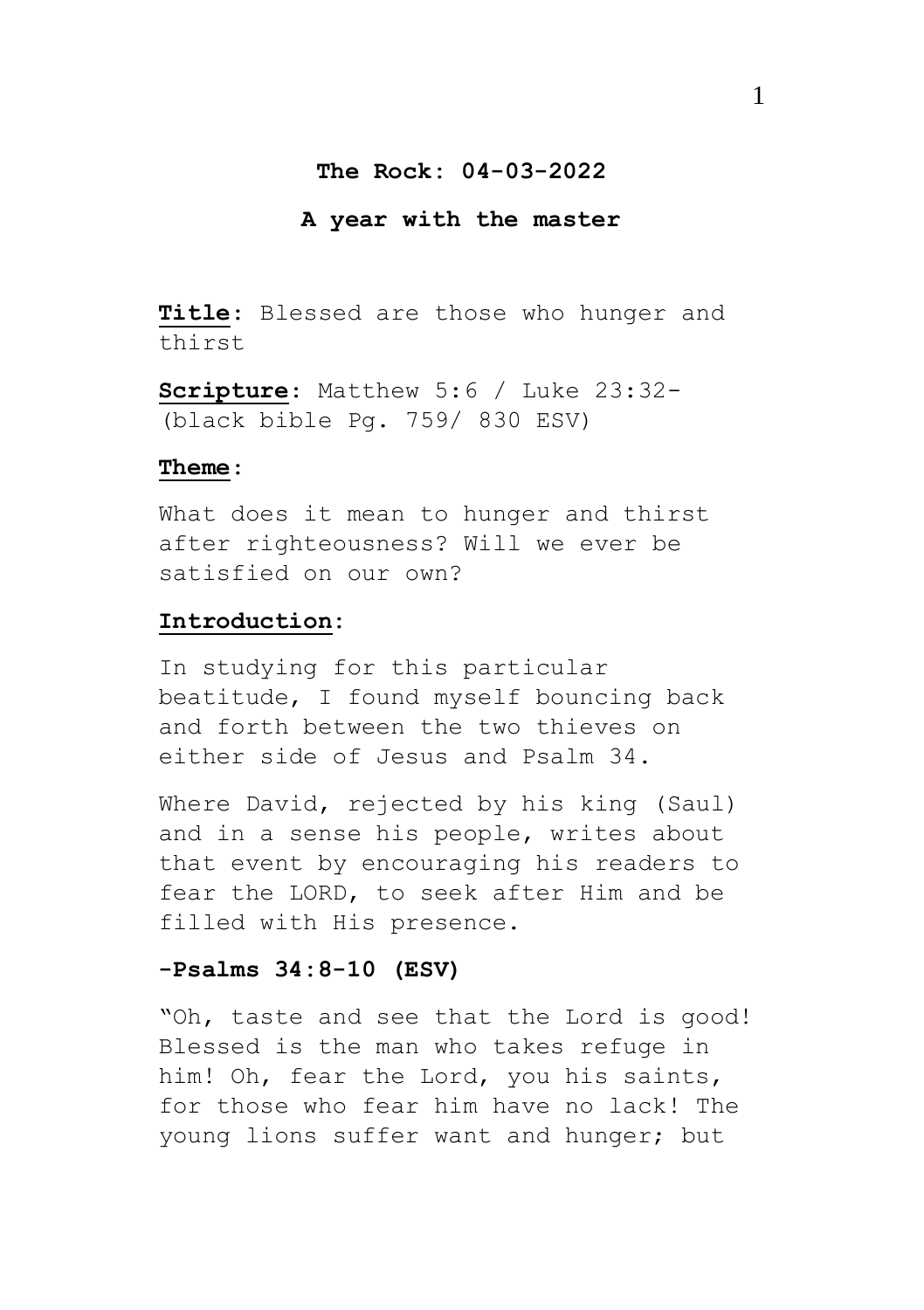those who seek the Lord lack no good thing."

It is quite a picture of Jesus, actually. He too was rejected by His own, the rightful King of Israel who was allowing Himself to be abused and mistreated by the very ones He came to save.

A contrast in so many ways with how people strive after their own righteousness. David, and ultimately Jesus entrusted themselves to God and His provision and care. Even when that meant they would suffer and struggle.

To acknowledge that we try to run after a righteousness of our own making, when things don't work out in a way that we expect or like, or even makes sense for that matter, is helpful.

Hunger and thirsting after righteousness, I am finding is a very difficult thing. Because it is a striving after God, as David declared, and the second thief learned. Not a striving after our own selves.

We are much better people when we hunger and thirst after God, when we taste and see that He is good and His love for us is better than anything this world offers.

#### **The Story:**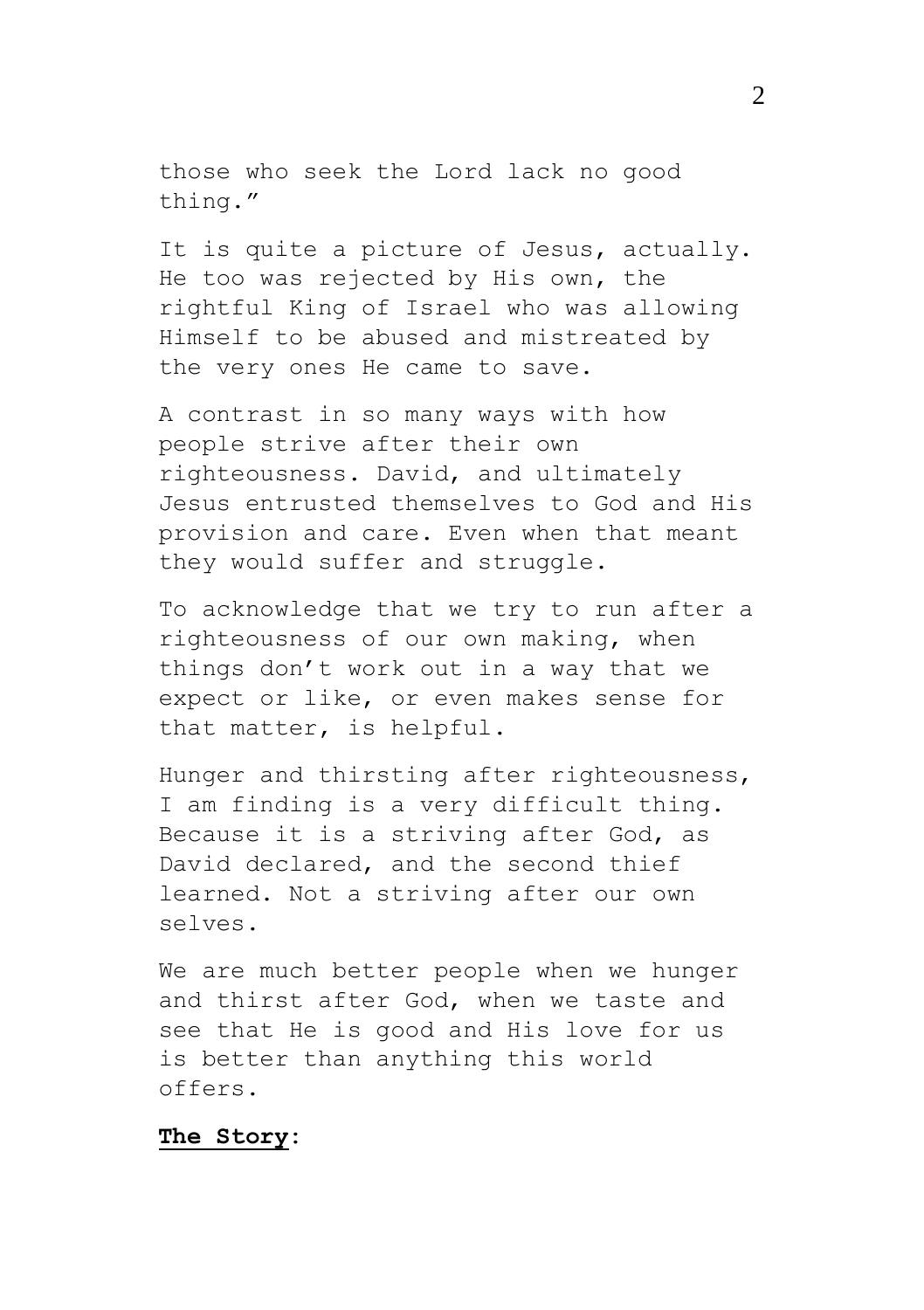The contrast seems clear to me, this striving of man and the thief on the cross. Why? Because he, of all people, is least deserving and has nothing to offer Jesus.

Except the acknowledgement that Jesus has been treated unjustly, and was undeserving of this penalty.

In a very frightening scene, we see he and his cohort in crime are actually very deserving of their punishment. One on His right and the other on His left:

# **-Luke 23:39-40 (ESV)**

"One of the criminals who were hanged railed at him, saying, "Are you not the Christ? Save yourself and us!" But the other rebuked him, saying, "Do you not fear God, since you are under the same sentence of condemnation?"

Get us off these things, miracle worker! Save yourself, and us. The other is a stark contrast, as he recognizes his sin and the fact that he is where he is because he chose a life that had its consequences.

Yet, in his heart, he hears the Holy Spirit speaking to him. This is no foxhole confessional. No, he recognizes Jesus: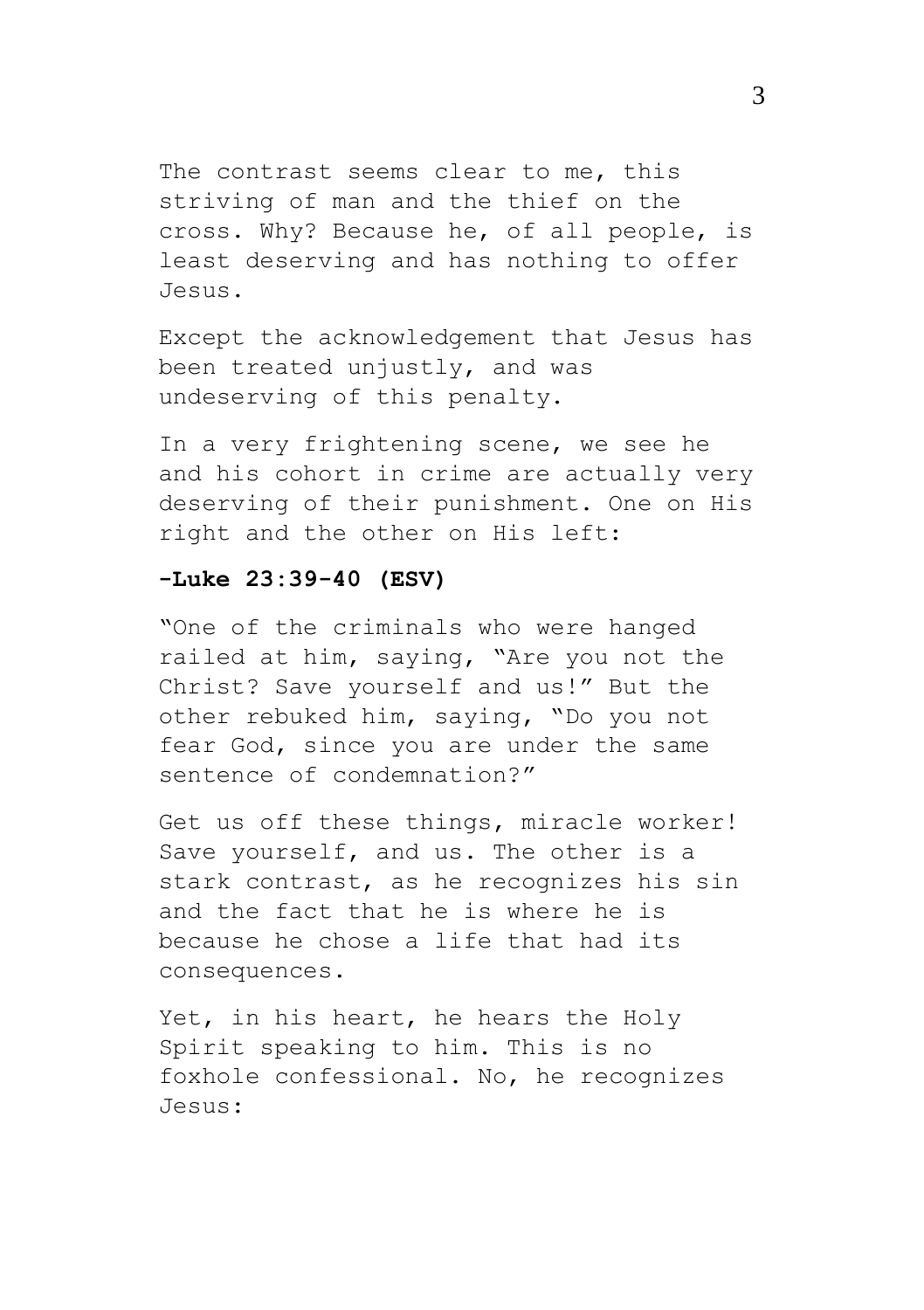# **-Luke 23:42 (ESV)**

"And he said, "Jesus, remember me when you come into your kingdom."

It is a powerful reminder that we are all the sum total of our choices -good ones and bad ones. We are where we are, and who we are because of our decisions.

God always has His hand upon our lives, but we may not always follow that leading. We need to always be aware of this, most especially in a world that fights against any self-responsibility.

Think of parenting – A simple analogy, even if it's not a simple endeavor. We do our best to raise our kids in the instruction of the Lord. But that does not mean that they will always follow, does it?

Yet, even as frustrated and angry as we may get, we do not disown our kids. At least we shouldn't. We don't stop loving them and praying for them. They are after all, our kids.

We are called to hunger and thirst after righteousness, not be perfect performers, but to seek after God every day in what we do, how we think, and in how we react to and respond to others.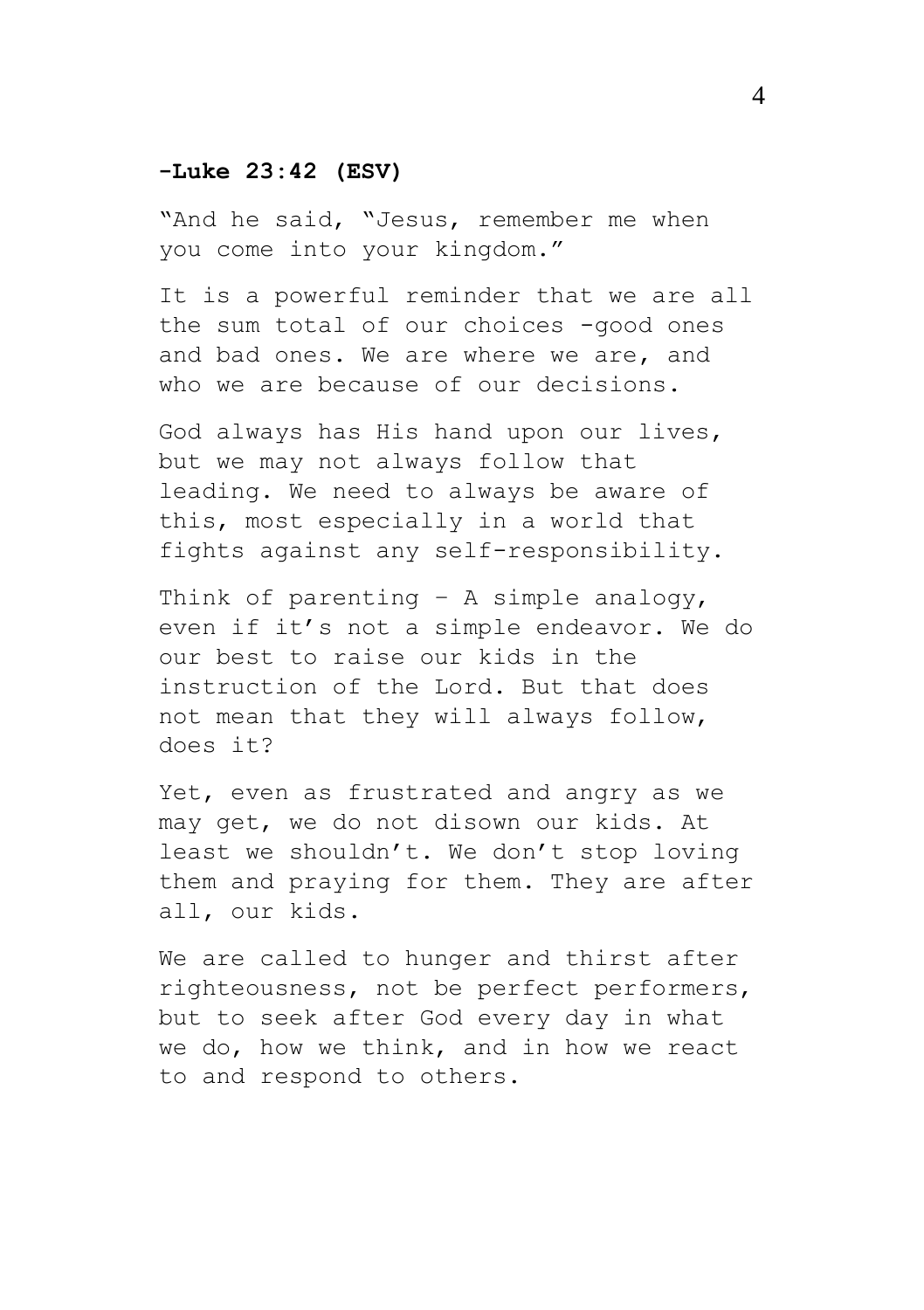That's why David's psalm sticks out, almost haunts me. There is no perfection there, but rather a pure desire to praise, to trust, and to submit to God, to His blessings and righteousness -even in the middle of trial.

Just a couple verses and I leave the rest for you to look at this week: (Ps. 34 and 1 Sam. 21 for background)

#### **-Psalms 34:1 (ESV)**

"I will bless the Lord at all times; his praise shall continually be in my mouth."

## **-Psalms 34:4 (ESV)**

"I sought the Lord, and he answered me and delivered me from all my fears."

## **-Psalms 34:8 (ESV)**

"Oh, taste and see that the Lord is good! Blessed is the man who takes refuge in him!"

The most important one for us:

## **-Psalms 34:22 (ESV)**

"The Lord redeems the life of his servants; none of those who take refuge in him will be condemned."

If given the blessings of God and His grace, it seems clear that we are called to a lifetime of faithfulness to Him. Not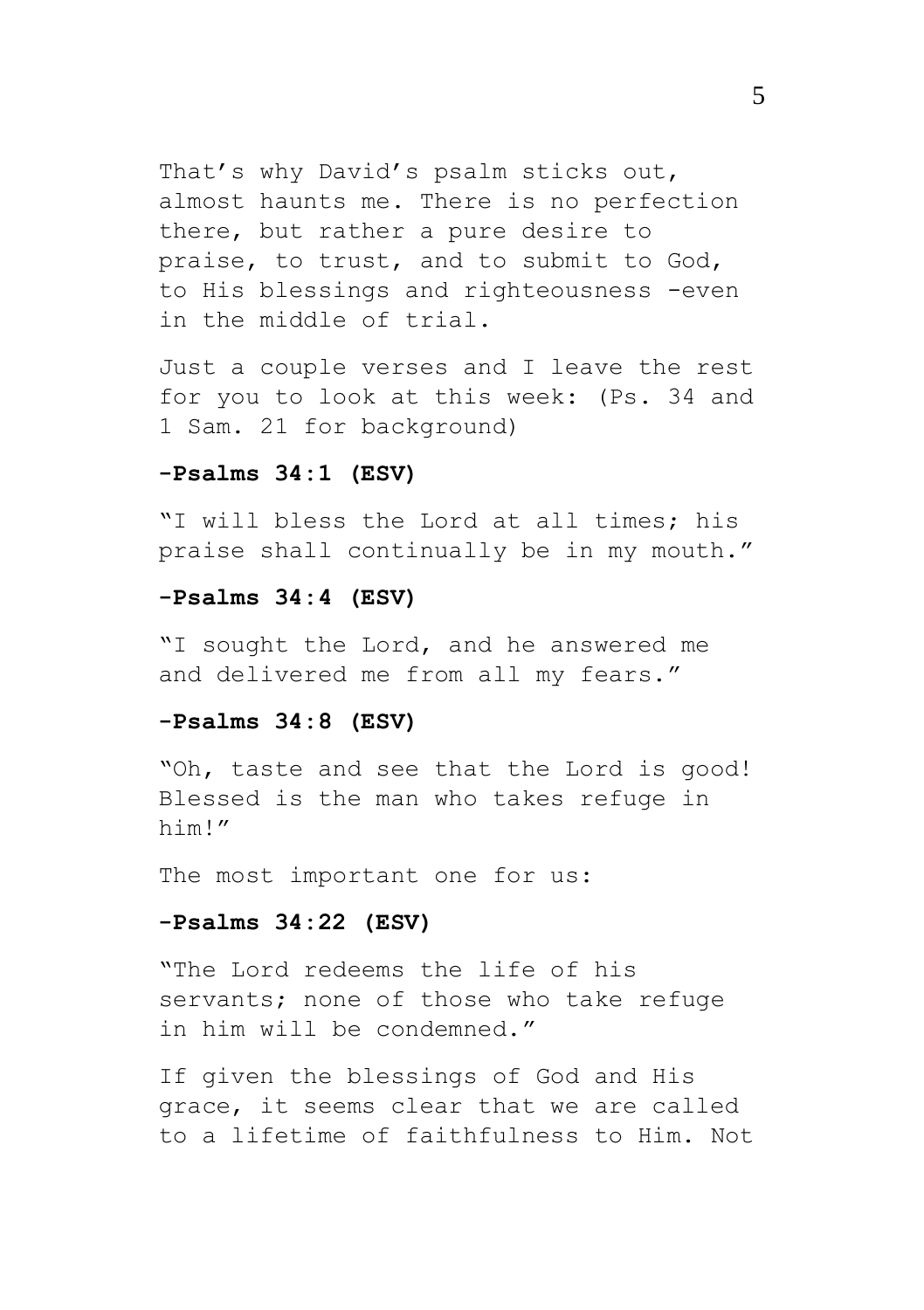perfection, but faithful obedience to grow in Christ and to live in the way which shows Him to the world.

Yet, it is also clear, as opposite as it sounds, there is nothing at all we need to do or can do to receive God's blessing of righteousness and salvation.

(Paul's commentary and explanation on this)

## **-Ephesians 2:8-9 (ESV)**

"For by grace you have been saved through faith. And this is not your own doing; it is the gift of God, not a result of works, so that no one may boast."

Rather, it is all because of Jesus and what He accomplished on the cross. We are filled, because He was emptied.

It is a very unsettling scene here in Luke; where Jesus along with two other criminals are being led away to the place of execution:

#### **-Luke 23:32-33 (ESV)**

"Two others, who were criminals, were led away to be put to death with him. And when they came to the place that is called The Skull, there they crucified him, and the criminals, one on his right and one on his left."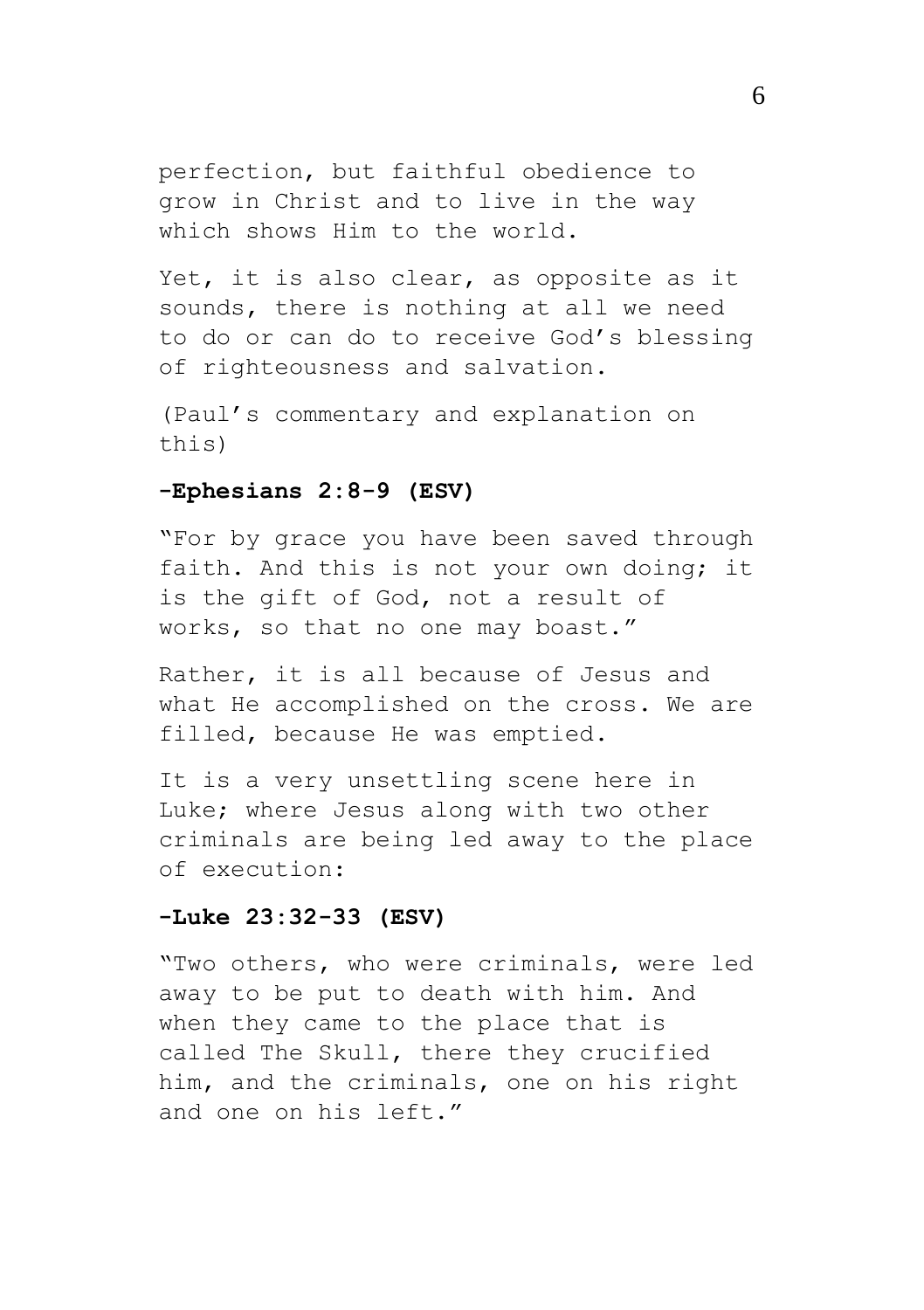Sad that this is the scene at the end the King of Glory hung between two guilty men, innocent as He was. He, and this is an old illustration, but a very good one, hangs between two men who would become a reflection of our world.

1- There will be those, who no matter how clear the evidence that Jesus is who He claimed -LORD and Messiahwill simply refuse to believe. Turning away from the forgiveness He offers.

How do I know that? Well, it is what Jesus says about those who are involved in His execution and all who are watching:

#### **-Luke 23:34a (ESV)**

"And Jesus said, "Father, forgive them, for they know not what they do."

Right next to Him, a criminal who hears this says:

## **-Luke 23:39 (ESV)**

"One of the criminals who were hanged railed at him, saying, "Are you not the Christ? Save yourself and us!"

Every single person here in Luke's narrative has the same choice to make. They have the same opportunity to hunger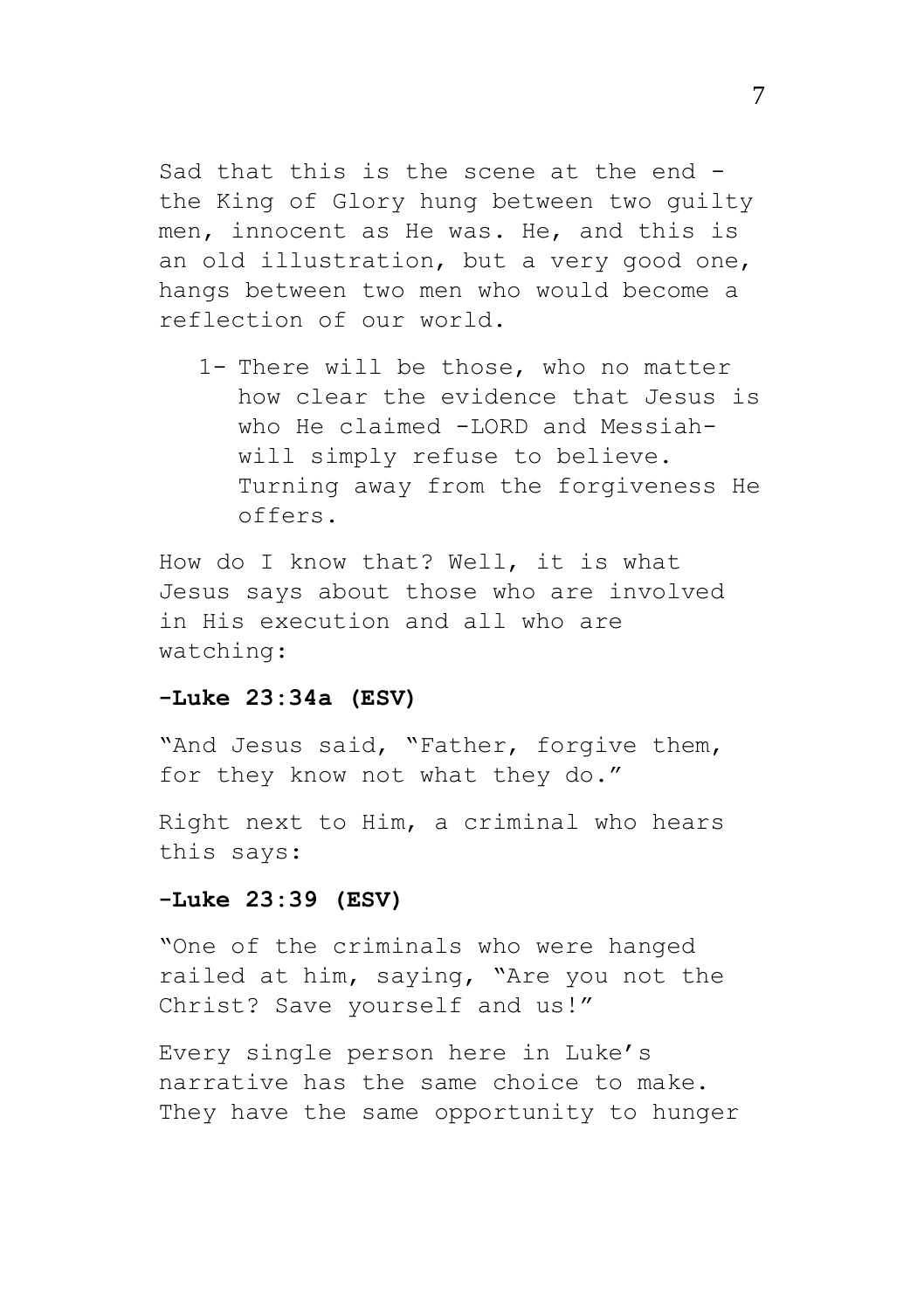and thirst after righteousness, to put their own self-righteousness aside and look to Jesus and see.

See that He is Messiah, that His righteousness is what makes us whole, fills us and satisfies us.

Do we hunger and thirst? Do we seek after Him in a way that fills us? Think for a minute here. Look over your life and I believe you will find the answer to be both, "not always, but I sure am trying."

(Don't misunderstand: In Christ -We are always fighting against ourselves and our inclinations, and looking to God)

I'm just not sure we recognize it as that. We are so into "performance-based acceptance", that we miss the many times we honor God with simply obeying the small and seemingly insignificant things.

That, even though it's not about performance, it is about faithful obedience and recognizing Him for who He is, and what He is doing in your life.

Those who don't see this -rip His clothes from Him and roll the dice to see who gets to keep them. Others don't get why He is letting this happen, and others well, they just mock Him:

# **-Luke 23:34-38 (ESV)**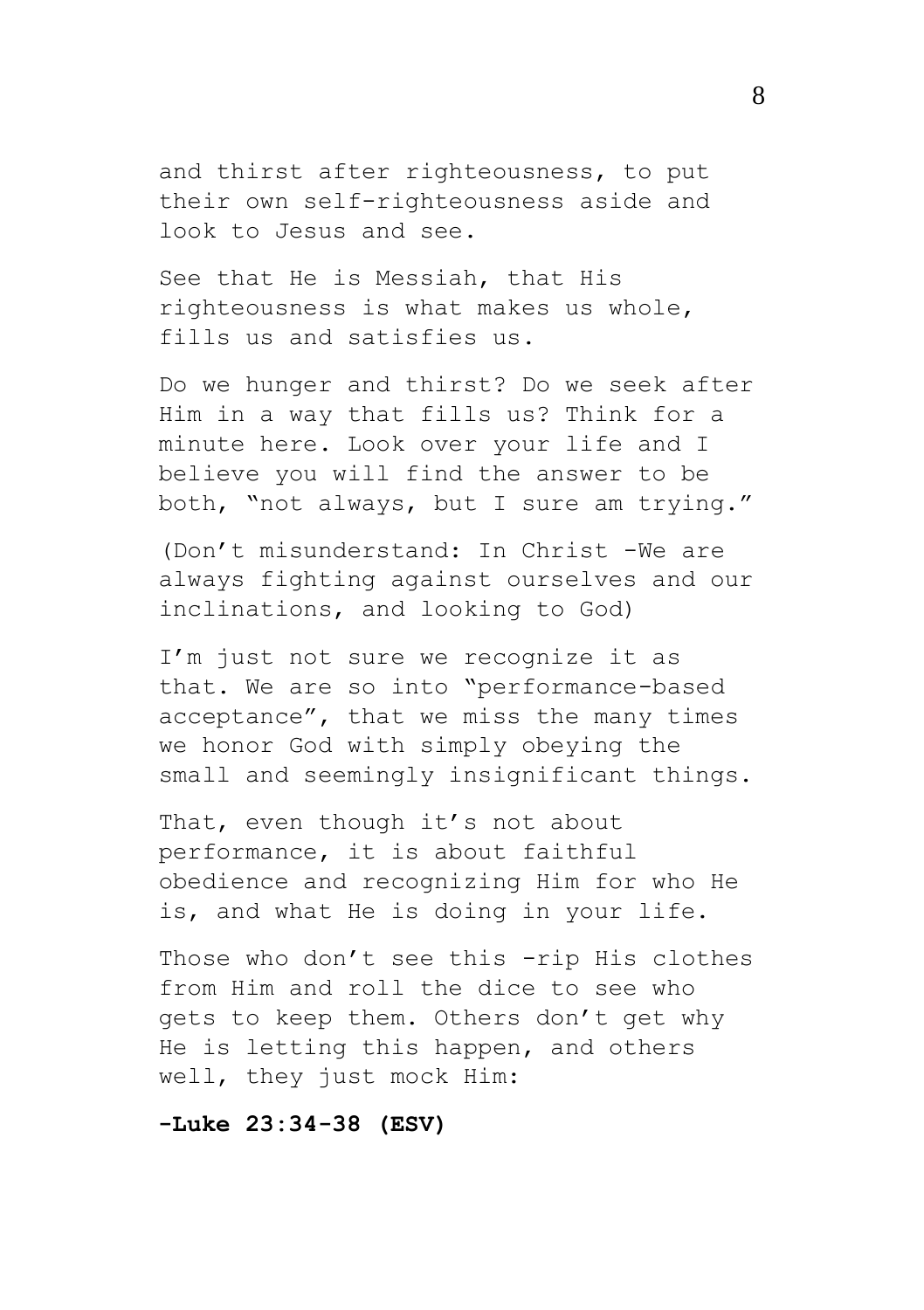"And they cast lots to divide his garments. And the people stood by, watching, but the rulers scoffed at him, saying, "He saved others; let him save himself, if he is the Christ of God, his Chosen One!" The soldiers also mocked him, coming up and offering him sour wine and saying, "If you are the King of the Jews, save yourself!" There was also an inscription over him, "This is the King of the Jews."

Nothing has changed through the millennia. People respond and react in the same ways. Not everyone will hunger and thirst after righteousness, anymore that everyone will be saved.

That is a hard truth to swallow. God desires no one to perish, but for all to come to Him.

But not all want to come to Him, and in His sovereignty, He has determined not to violate our "free will" or choice to do what we want.

Thus, the importance of hungering and thirsting after righteousness. We have to choose to do that, even when it hurts.

David was in trial and had been rejected, yet He sought after the LORD. Jesus, rejected and condemned, He seeks after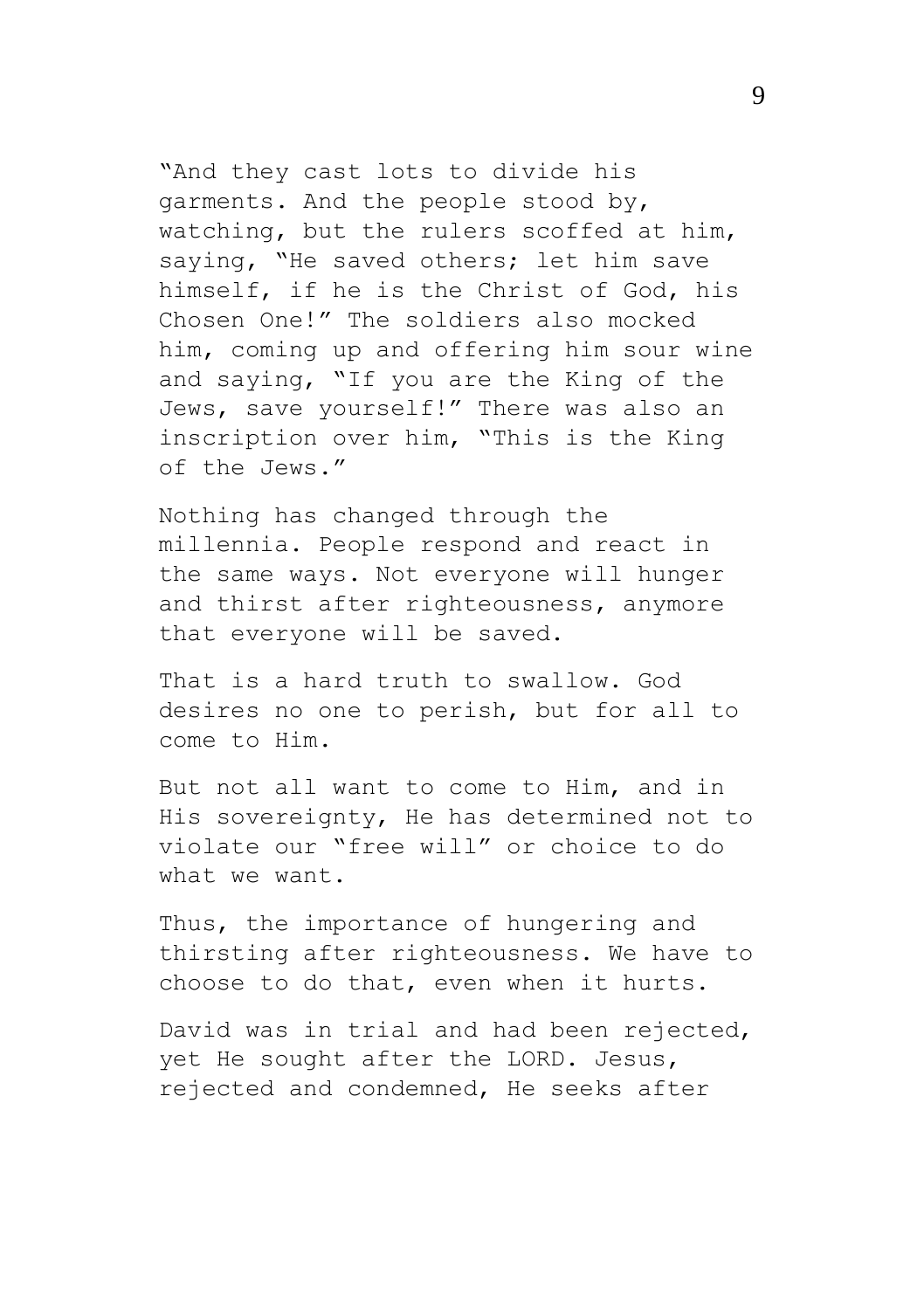God and in it all forgives those who are abusing Him.

You see, love cannot be love if we cannot choose it. It is then nothing more than a forced compliance. That's not love-but LAW.

Christ's love, Paul tells us, compels us, drives us and draws us. We want to seek after Him, to hunger and thirst after Him in our day to day lives.

The comfort in this passage comes in the form of the second thief. Because he represents the second group of people in this world.

2- Those who understand who Jesus is and respond. Doing so by recognizing that not only do they have nothing to offer Him -except themselves they don't need to bring anything except, like this thief:

The admission that he deserved the punishment, and that Jesus somehow would forgive him. There is no formed theology here giving this guy any kind of deep understanding of God's "Salvation" and all the things.

No, he just knew that somehow, because of what was happening to Jesus in that moment, unjust as it was, somehow that meant he could be forgiven.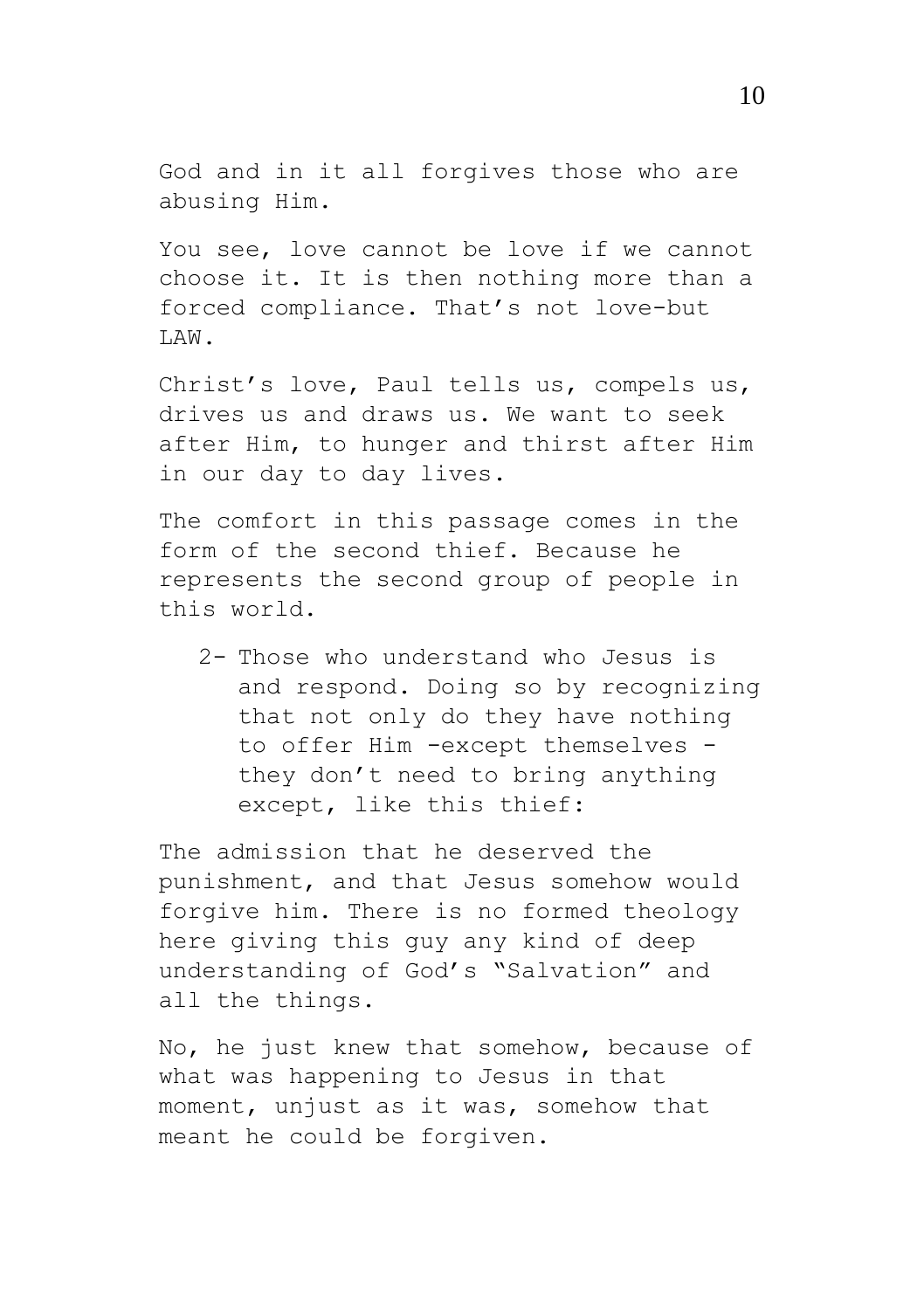# **-Luke 23:40-42 (ESV)**

"But the other rebuked him, saying, "Do you not fear God, since you are under the same sentence of condemnation? And we indeed justly, for we are receiving the due reward of our deeds; but this man has done nothing wrong." And he said, "Jesus, remember me when you come into your kingdom."

Here is the King, the Messiah – this thief finally realized the truth of this and what it really meant for him and anyone who would come after him.

I've done nothing to deserve a positive response to my request, except the fact that I recognize that you alone can actually honor my request. So, please remember me when you get there, Jesus.

I've shared this before, that story of the guy who came up to the gates of heaven, looking all ragged and beaten. When he was asked why he was there and did he think he belonged, he said:

"I don't know if I deserve to be here, but the man on the middle cross told me I could come."

# **-Luke 23:43 (ESV)**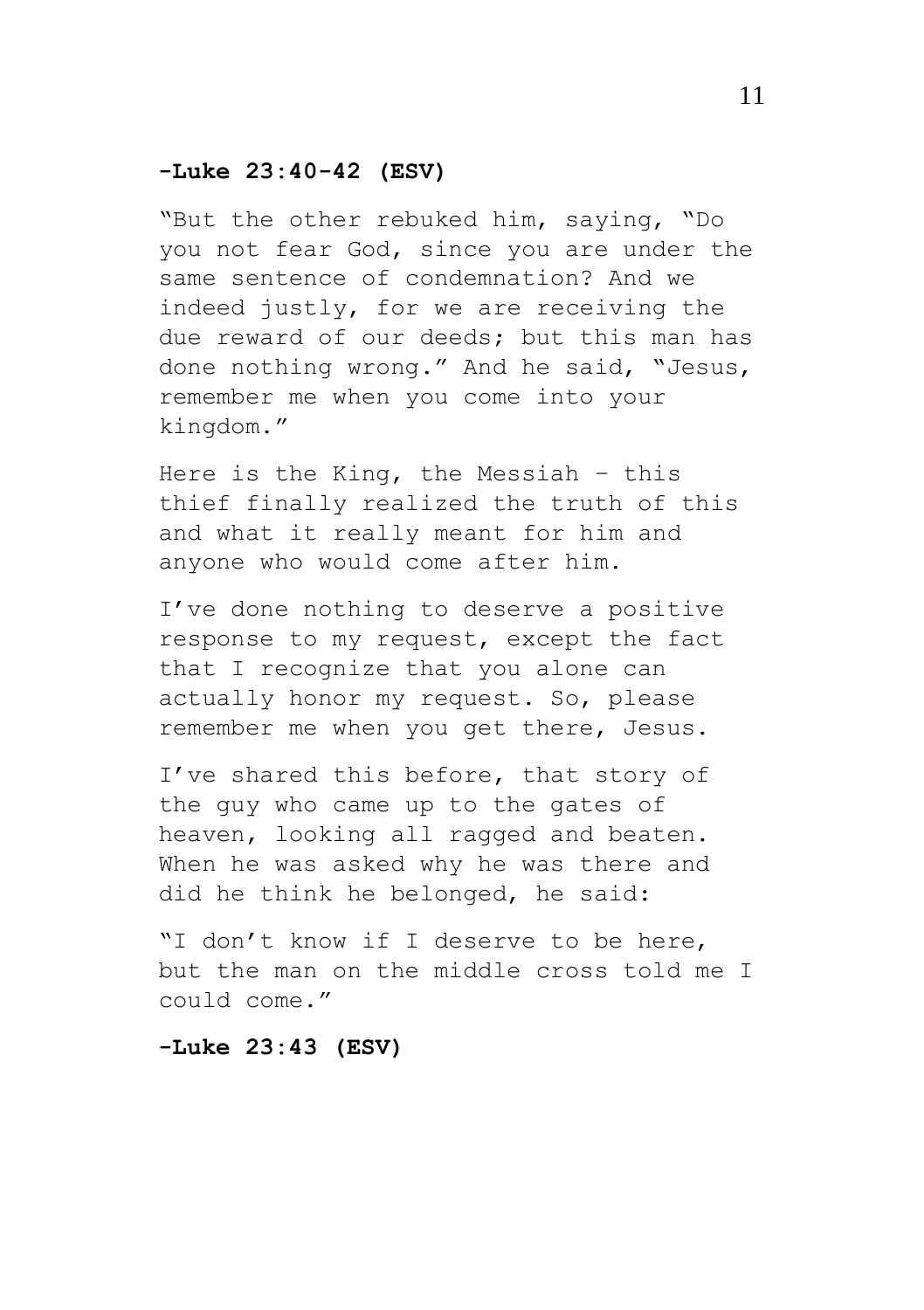"And he said to him, "Truly, I say to you, today you will be with me in paradise."

This man understood that all he had to offer was a broken life full of bad choices -and an admission that because of that, he needed Jesus.

That's it. That is all we need as well. Coming to Jesus in that way, drives you to seek after, to hunger for Him, to thirst for Him and His righteousness.

He promises to fill you. Not when you "get there", but today, right now, in your need and desires and struggles. The hunger to get to know Him better will be satisfied.

The fact that this man had zero time in life to do anything to earn or deserve God's love is huge! Why? Because, that paints such a clear picture for us that neither do we.

Even if we have a lifetime to prove it, to perform or to do things -none of that is why God loves us. Paul makes that clear as he writes to another young pastor, Titus:

# **-Titus 3:4-7 (ESV)**

"But when the goodness and loving kindness of God our Savior appeared, he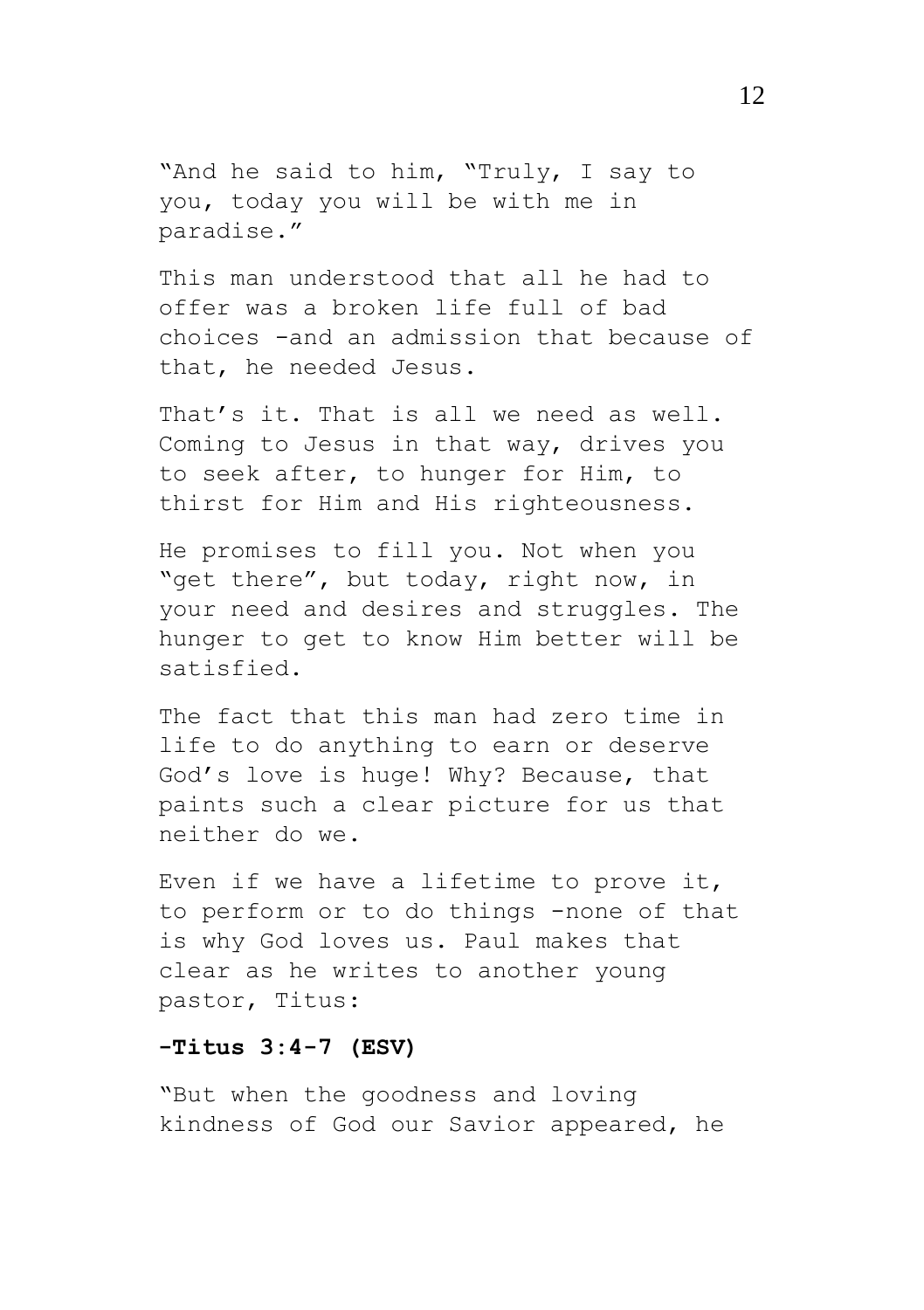saved us, not because of works done by us in righteousness, but according to his own mercy, by the washing of regeneration and renewal of the Holy Spirit, whom he poured out on us richly through Jesus Christ our Savior, so that being justified by his grace we might become heirs according to the hope of eternal life."

It is such a freeing and liberating things. Today, for the thief, he would fully understand that he, a sinner, far worse than he could really know, discovered that he was loved by God far more than he could ever understand.

The only thing he needed to do was confess with his mouth. (Romans 10) His obedience in his life was a nano-second compared to others, but it was that simple act of faith that took away his hunger and his thirstiness.

Too often we overcomplicate things. It's the performance-based attitude we all have. Born out of our views of our earthly parents, and the culture.

Blessed are you who hunger and thirst after righteousness -you will be satisfied (filled).